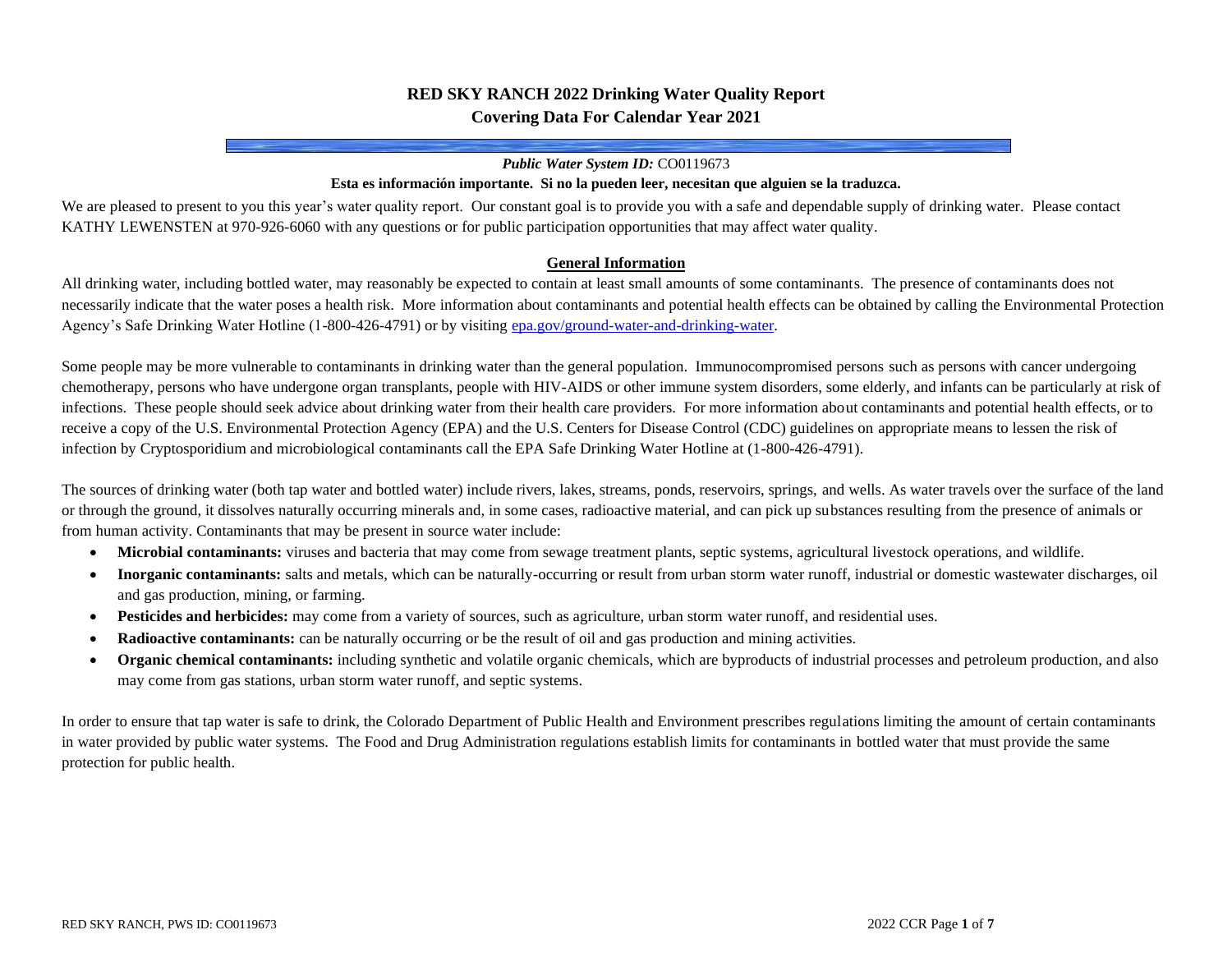### **Lead in Drinking Water**

If present, elevated levels of lead can cause serious health problems (especially for pregnant women and young children). It is possible that lead levels at your home may be higher than other homes in the community as a result of materials used in your home's plumbing. If you are concerned about lead in your water, you may wish to have your water tested. When your water has been sitting for several hours, you can minimize the potential for lead exposure by flushing your tap for 30 seconds to 2 minutes before using water for drinking or cooking. Additional information on lead in drinking water, testing methods, and steps you can take to minimize exposure is available from the Safe Drinking Water Hotline (1-800-426-4791) or a[t epa.gov/safewater/lead.](http://www.epa.gov/safewater/lead)

#### **Source Water Assessment and Protection (SWAP)**

The Colorado Department of Public Health and Environment may have provided us with a Source Water Assessment Report for our water supply. For general information or to obtain a copy of the report please visit [wqcdcompliance.com/ccr.](https://wqcdcompliance.com/ccr) The report is located under "Guidance: Source Water Assessment Reports". Search the table using 119673, RED SKY RANCH, or by contacting KATHY LEWENSTEN at 970-926-6060. The Source Water Assessment Report provides a screening-level evaluation of potential contamination that *could* occur. It *does not* mean that the contamination *has or will* occur. We can use this information to evaluate the need to improve our current water treatment capabilities and prepare for future contamination threats. This can help us ensure that quality finished water is delivered to your homes. In addition, the source water assessment results provide a starting point for developing a source water protection plan. Potential sources of contamination in our source water area are listed on the next page.

Please contact us to learn more about what you can do to help protect your drinking water sources, any questions about the Drinking Water Quality Report, to learn more about our system, or to attend scheduled public meetings. We want you, our valued customers, to be informed about the services we provide and the quality water we deliver to you every day.

## **Our Water Sources**

| <b>Sources (Water Type - Source Type)</b>            | <b>Potential Source(s) of Contamination</b>                             |
|------------------------------------------------------|-------------------------------------------------------------------------|
| <b>EAGLE RIVER (Surface Water-Intake)</b>            | There is no SWAP report, please contact KATHY LEWENSTEN at 970-926-6060 |
| <b>RAW WATER RESERVOIR (Surface Water-Reservoir)</b> | with questions regarding potential sources of contamination.            |

## **Terms and Abbreviations**

- **Maximum Contaminant Level (MCL)** − The highest level of a contaminant allowed in drinking water.
- **Treatment Technique (TT)** − A required process intended to reduce the level of a contaminant in drinking water.
- **Health-Based** − A violation of either a MCL or TT.
- **Non-Health-Based** − A violation that is not a MCL or TT.
- **Action Level (AL)** − The concentration of a contaminant which, if exceeded, triggers treatment and other regulatory requirements.
- Maximum Residual Disinfectant Level (MRDL) The highest level of a disinfectant allowed in drinking water. There is convincing evidence that addition of a disinfectant is necessary for control of microbial contaminants.
- **Maximum Contaminant Level Goal (MCLG)** − The level of a contaminant in drinking water below which there is no known or expected risk to health. MCLGs allow for a margin of safety.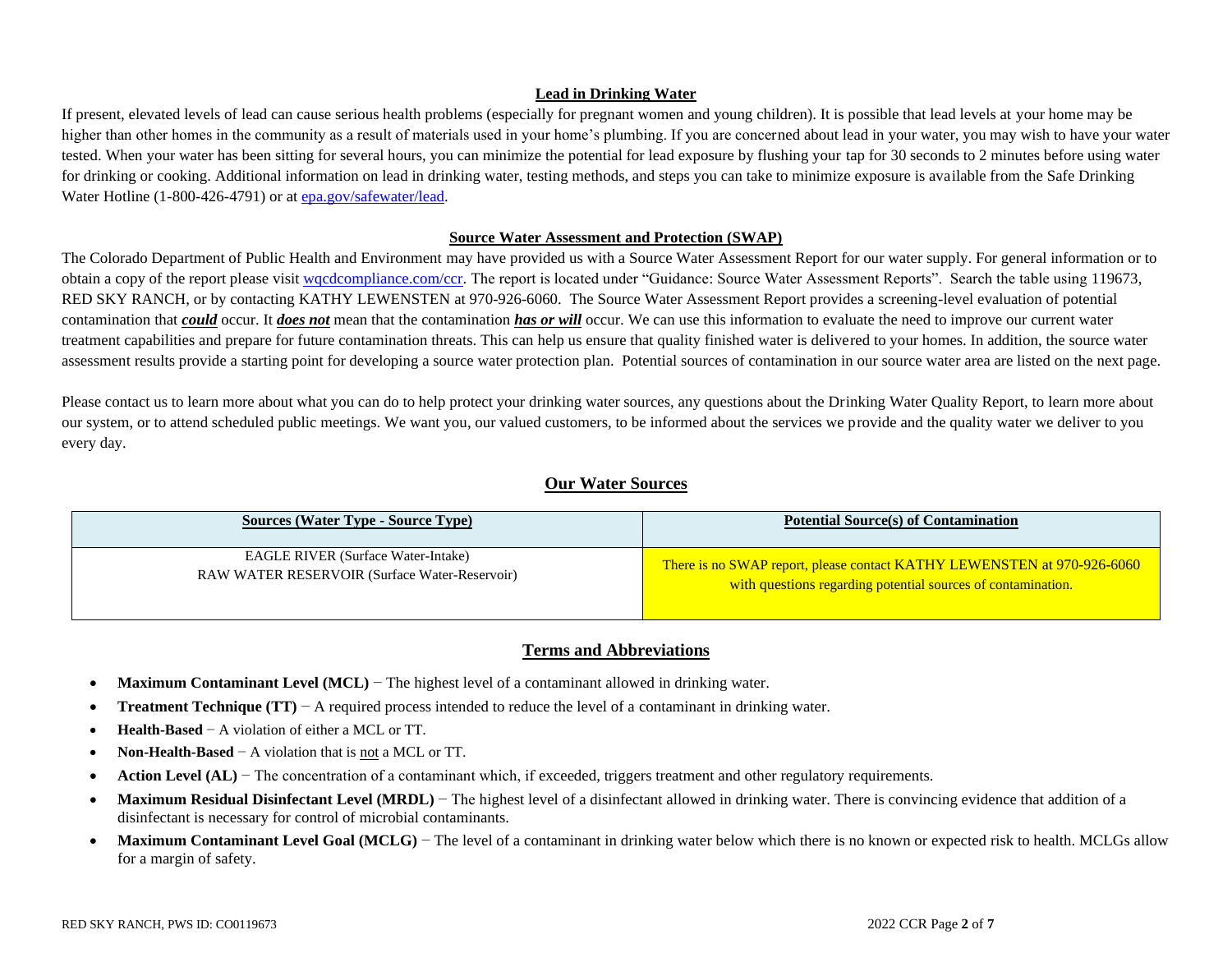- **Maximum Residual Disinfectant Level Goal (MRDLG)** The level of a drinking water disinfectant, below which there is no known or expected risk to health. MRDLGs do not reflect the benefits of the use of disinfectants to control microbial contaminants.
- **Violation (No Abbreviation)** − Failure to meet a Colorado Primary Drinking Water Regulation.
- **Formal Enforcement Action (No Abbreviation)** − Escalated action taken by the State (due to the risk to public health, or number or severity of violations) to bring a non-compliant water system back into compliance.
- **Variance and Exemptions (V/E)** − Department permission not to meet a MCL or treatment technique under certain conditions.
- **Gross Alpha (No Abbreviation)** − Gross alpha particle activity compliance value. It includes radium-226, but excludes radon 222, and uranium.
- **Picocuries per liter (pCi/L)** − Measure of the radioactivity in water.
- **Nephelometric Turbidity Unit (NTU)** − Measure of the clarity or cloudiness of water. Turbidity in excess of 5 NTU is just noticeable to the typical person.
- **Compliance Value (No Abbreviation)** Single or calculated value used to determine if regulatory contaminant level (e.g. MCL) is met. Examples of calculated values are the 90th Percentile, Running Annual Average (RAA) and Locational Running Annual Average (LRAA).
- **Average (x-bar)** − Typical value.
- **Range (R)** − Lowest value to the highest value.
- **Sample Size (n)** − Number or count of values (i.e. number of water samples collected).
- **Parts per million = Milligrams per liter (ppm = mg/L)** − One part per million corresponds to one minute in two years or a single penny in \$10,000.
- **Parts per billion = Micrograms per liter (ppb = ug/L)** One part per billion corresponds to one minute in 2,000 years, or a single penny in \$10,000,000.
- **Not Applicable (N/A)** Does not apply or not available.
- **Level 1 Assessment** A study of the water system to identify potential problems and determine (if possible) why total coliform bacteria have been found in our water system.
- **Level 2 Assessment** A very detailed study of the water system to identify potential problems and determine (if possible) why an E. coli MCL violation has occurred and/or why total coliform bacteria have been found in our water system on multiple occasions.

# **Detected Contaminants**

RED SKY RANCH routinely monitors for contaminants in your drinking water according to Federal and State laws. The following table(s) show all detections found in the period of January 1 to December 31, 2021 unless otherwise noted. The State of Colorado requires us to monitor for certain contaminants less than once per year because the concentrations of these contaminants are not expected to vary significantly from year to year, or the system is not considered vulnerable to this type of contamination. Therefore, some of our data, though representative, may be more than one year old. Violations and Formal Enforcement Actions, if any, are reported in the next section of this report.

Note: Only detected contaminants sampled within the last 5 years appear in this report. If no tables appear in this section then no contaminants were detected in the last round of monitoring.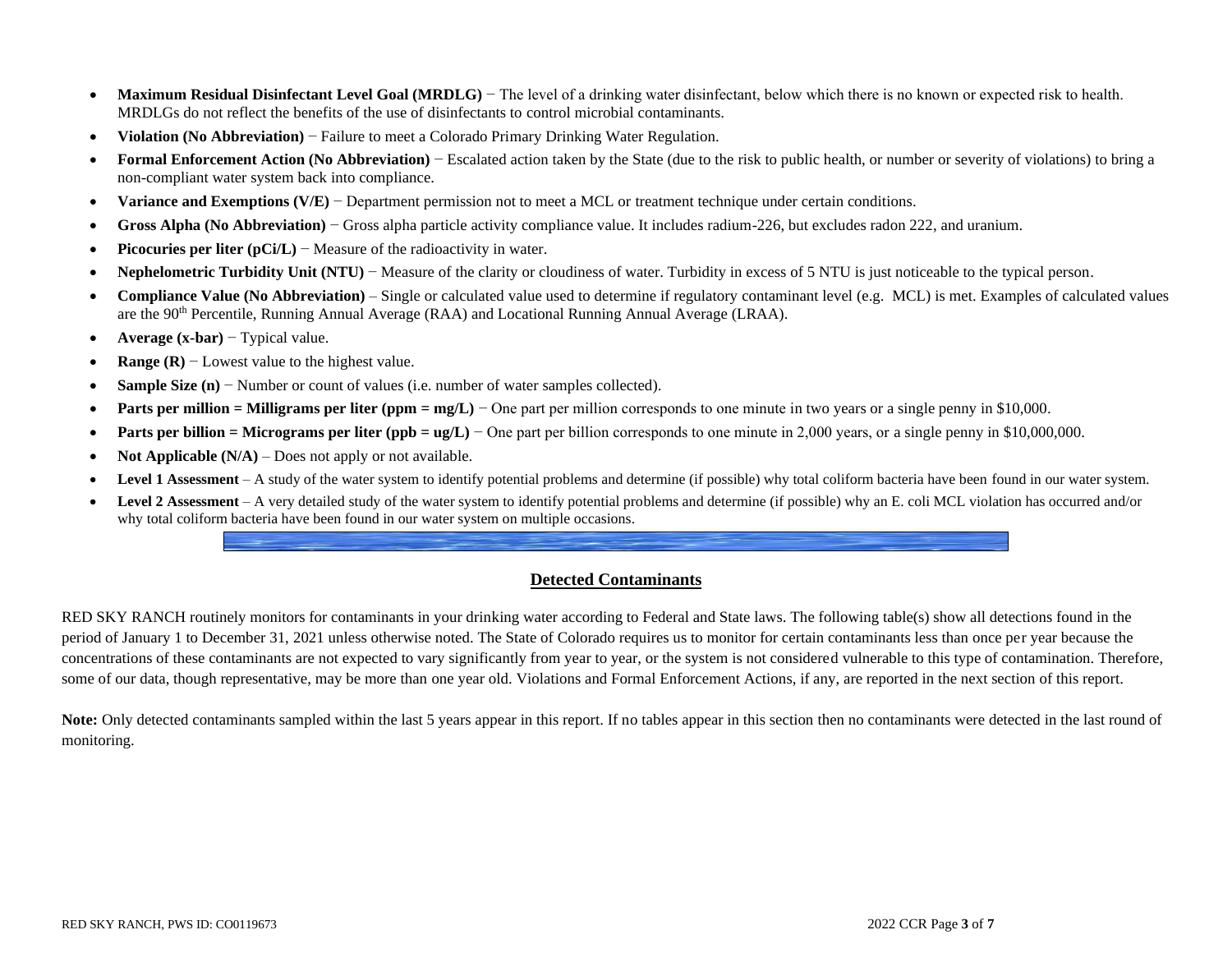|                                                                                                                                  | Disinfectants Sampled in the Distribution System<br><b>TT Requirement</b> : At least 95% of samples per period (month or quarter) must be at least 0.2 ppm $OR$ |                                                                         |                                      |                    |                  |             |  |  |  |  |  |
|----------------------------------------------------------------------------------------------------------------------------------|-----------------------------------------------------------------------------------------------------------------------------------------------------------------|-------------------------------------------------------------------------|--------------------------------------|--------------------|------------------|-------------|--|--|--|--|--|
|                                                                                                                                  |                                                                                                                                                                 | If sample size is less than 40 no more than 1 sample is below $0.2$ ppm |                                      |                    |                  |             |  |  |  |  |  |
|                                                                                                                                  |                                                                                                                                                                 | <b>Typical Sources:</b> Water additive used to control microbes         |                                      |                    |                  |             |  |  |  |  |  |
| <b>Disinfectant</b>                                                                                                              | <b>Time Period</b>                                                                                                                                              | <b>Results</b>                                                          | <b>Number of Samples Below Level</b> | <b>Sample Size</b> | TT               | <b>MRDL</b> |  |  |  |  |  |
| <b>Name</b>                                                                                                                      |                                                                                                                                                                 |                                                                         |                                      |                    | <b>Violation</b> |             |  |  |  |  |  |
| Chlorine<br>December, 2021<br>No<br>$4.0$ ppm<br>Lowest period percentage of samples meeting<br>$\theta$<br>TT requirement: 100% |                                                                                                                                                                 |                                                                         |                                      |                    |                  |             |  |  |  |  |  |

| Lead and Copper Sampled in the Distribution System |                               |                             |                              |                           |                                      |                                                  |                                                        |                                                                            |  |  |  |  |
|----------------------------------------------------|-------------------------------|-----------------------------|------------------------------|---------------------------|--------------------------------------|--------------------------------------------------|--------------------------------------------------------|----------------------------------------------------------------------------|--|--|--|--|
| <b>Contaminant Name</b>                            | <b>Time Period</b>            | 90 <sup>th</sup> Percentile | <b>Sample</b><br><b>Size</b> | Unit of<br><b>Measure</b> | 90 <sup>th</sup><br>Percentile<br>AL | <b>Sample</b><br><b>Sites</b><br><b>Above AL</b> | 90 <sup>th</sup> Percentile<br>AL<br><b>Exceedance</b> | <b>Typical Sources</b>                                                     |  |  |  |  |
| Copper                                             | $09/30/2021$ to<br>09/30/2021 | 0.1                         |                              | ppm                       | 1.3                                  | $\Omega$                                         | N <sub>0</sub>                                         | Corrosion of household<br>plumbing systems; Erosion of<br>natural deposits |  |  |  |  |
| Lead                                               | 09/30/2021 to<br>09/30/2021   |                             | 5.                           | ppb                       | 15                                   | $\Omega$                                         | N <sub>0</sub>                                         | Corrosion of household<br>plumbing systems; Erosion of<br>natural deposits |  |  |  |  |

| Disinfection Byproducts Sampled in the Distribution System |      |         |                       |                              |                           |     |             |                      |                                             |  |  |
|------------------------------------------------------------|------|---------|-----------------------|------------------------------|---------------------------|-----|-------------|----------------------|---------------------------------------------|--|--|
| <b>Name</b>                                                | Year | Average | Range<br>$Low - High$ | <b>Sample</b><br><b>Size</b> | Unit of<br><b>Measure</b> | MCL | <b>MCLG</b> | <b>MCL Violation</b> | <b>Typical Sources</b>                      |  |  |
| <b>Total Haloacetic Acids</b><br>(HAA5)                    | 2021 | 21.72   | 6.6 to 34.1           | 4                            | ppb                       | 60  | N/A         | No                   | Byproduct of drinking water<br>disinfection |  |  |
| <b>Total Trihalomethanes</b>                               | 2021 | 73.2    | 20.4 to 142.2         | 4                            | ppb                       | 80  | N/A         | N <sub>o</sub>       | Byproduct of drinking water                 |  |  |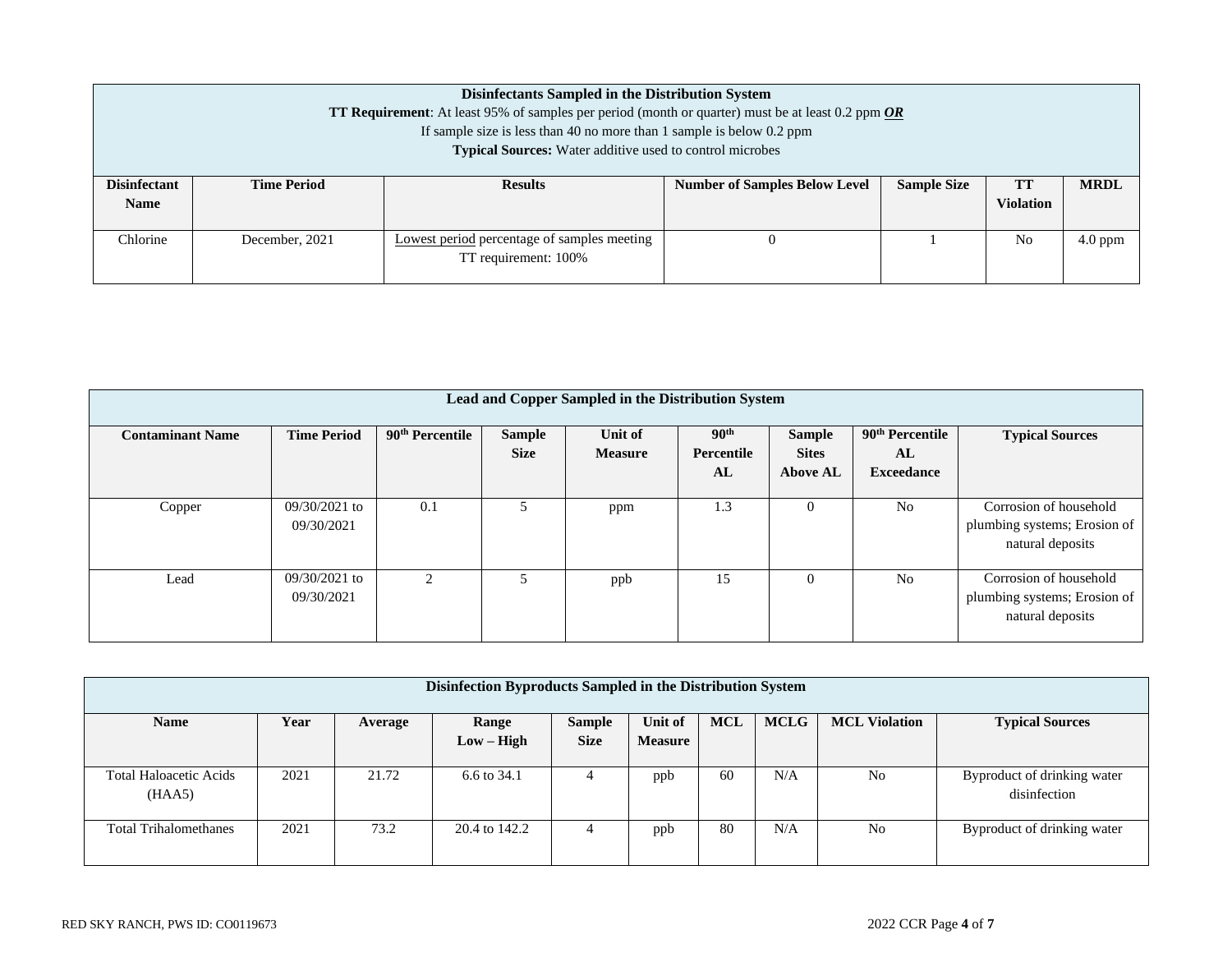| Disinfection Byproducts Sampled in the Distribution System |      |         |                       |                       |                           |     |             |                      |                        |
|------------------------------------------------------------|------|---------|-----------------------|-----------------------|---------------------------|-----|-------------|----------------------|------------------------|
| <b>Name</b>                                                | Year | Average | Range<br>$Low - High$ | Sample<br><b>Size</b> | Unit of<br><b>Measure</b> | MCL | <b>MCLG</b> | <b>MCL Violation</b> | <b>Typical Sources</b> |
| (TTHM)                                                     |      |         |                       |                       |                           |     |             |                      | disinfection           |

|                         | <b>Summary of Turbidity Sampled at the Entry Point to the Distribution System</b> |                                                        |                                       |                  |                |  |  |  |  |  |  |  |
|-------------------------|-----------------------------------------------------------------------------------|--------------------------------------------------------|---------------------------------------|------------------|----------------|--|--|--|--|--|--|--|
|                         |                                                                                   |                                                        |                                       |                  |                |  |  |  |  |  |  |  |
| <b>Contaminant Name</b> | <b>Sample Date</b>                                                                | <b>Level Found</b>                                     | <b>TT Requirement</b>                 | TT               | <b>Typical</b> |  |  |  |  |  |  |  |
|                         |                                                                                   |                                                        |                                       | <b>Violation</b> | <b>Sources</b> |  |  |  |  |  |  |  |
|                         |                                                                                   |                                                        |                                       |                  |                |  |  |  |  |  |  |  |
| Turbidity               | Date/Month:                                                                       | Highest single measurement:                            | Maximum 0.5 NTU for any single        | N <sub>0</sub>   | Soil Runoff    |  |  |  |  |  |  |  |
|                         | Oct                                                                               | $0.09$ NTU                                             | measurement                           |                  |                |  |  |  |  |  |  |  |
|                         |                                                                                   |                                                        |                                       |                  |                |  |  |  |  |  |  |  |
|                         |                                                                                   |                                                        |                                       |                  |                |  |  |  |  |  |  |  |
| Turbidity               | Month:                                                                            | <b>Lowest monthly percentage of samples meeting TT</b> | In any month, at least 95% of samples | N <sub>0</sub>   | Soil Runoff    |  |  |  |  |  |  |  |
|                         | Dec                                                                               | requirement for our technology: 100 %                  | must be less than 0.1 NTU             |                  |                |  |  |  |  |  |  |  |
|                         |                                                                                   |                                                        |                                       |                  |                |  |  |  |  |  |  |  |

| Radionuclides Sampled at the Entry Point to the Distribution System |      |         |              |               |                           |            |             |                                |                             |  |
|---------------------------------------------------------------------|------|---------|--------------|---------------|---------------------------|------------|-------------|--------------------------------|-----------------------------|--|
| <b>Contaminant Name</b>                                             | Year | Average | Range        | <b>Sample</b> | Unit of<br><b>Measure</b> | <b>MCL</b> | <b>MCLG</b> | <b>MCL</b><br><b>Violation</b> | <b>Typical Sources</b>      |  |
|                                                                     |      |         | $Low - High$ | <b>Size</b>   |                           |            |             |                                |                             |  |
| Gross Alpha                                                         | 2019 | 1.2     | 0 to 2.4     |               | pCi/L                     | 15         | $\theta$    | N <sub>0</sub>                 | Erosion of natural deposits |  |
|                                                                     |      |         |              |               |                           |            |             |                                |                             |  |
| Combined Uranium                                                    | 2019 |         | $2$ to $2$   |               | ppb                       | 30         | $\Omega$    | N <sub>0</sub>                 | Erosion of natural deposits |  |
|                                                                     |      |         |              |               |                           |            |             |                                |                             |  |

**Inorganic Contaminants Sampled at the Entry Point to the Distribution System**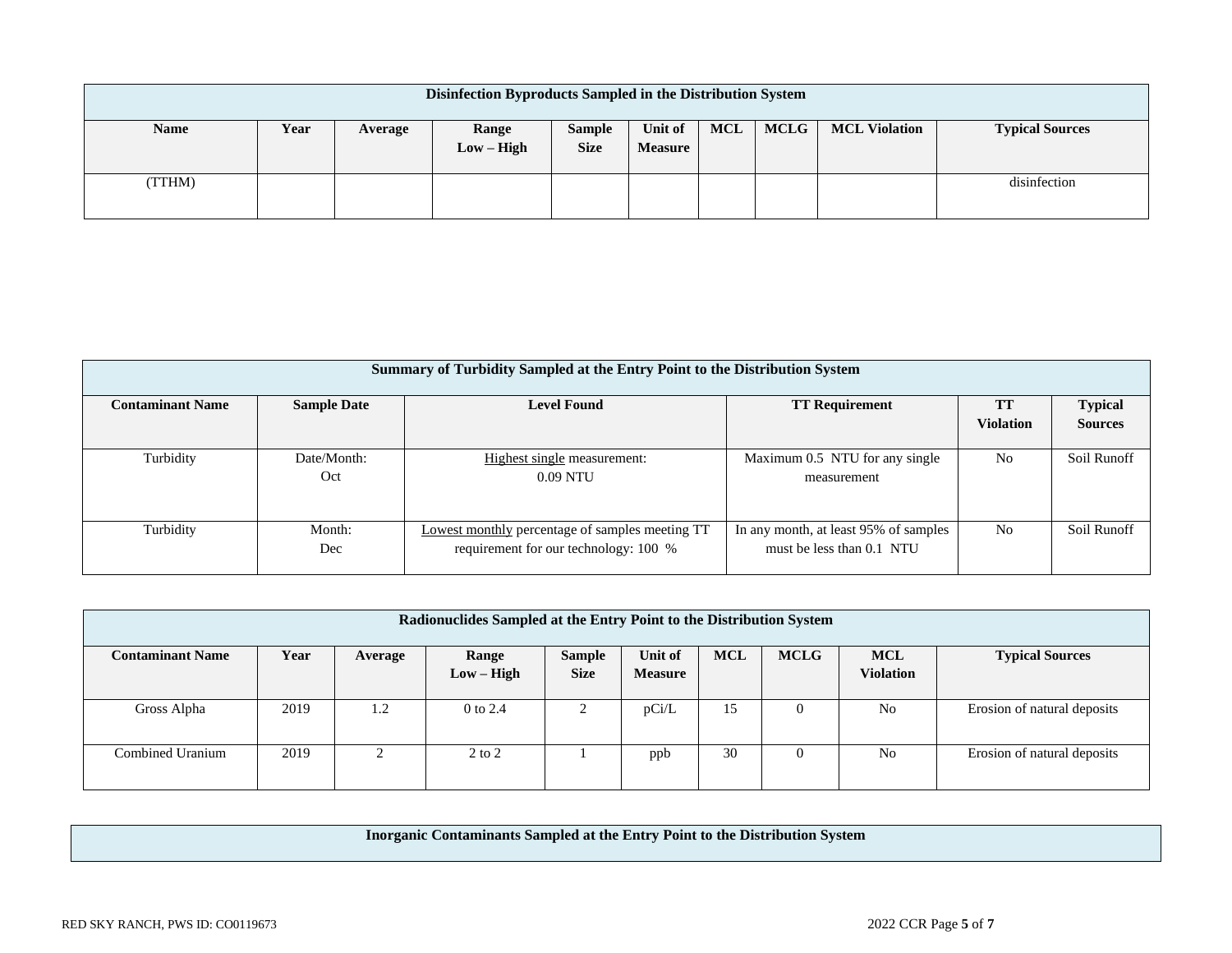| <b>Contaminant Name</b> | Year | Average | Range            | <b>Sample</b> | Unit of        | <b>MCL</b> | <b>MCLG</b> | <b>MCL</b>       | <b>Typical Sources</b>                                                                                                          |
|-------------------------|------|---------|------------------|---------------|----------------|------------|-------------|------------------|---------------------------------------------------------------------------------------------------------------------------------|
|                         |      |         | $Low - High$     | <b>Size</b>   | <b>Measure</b> |            |             | <b>Violation</b> |                                                                                                                                 |
| Arsenic                 | 2021 |         | $1$ to $1$       |               | ppb            | 10         | $\Omega$    | N <sub>o</sub>   | Erosion of natural deposits; runoff from<br>orchards; runoff from glass and electronics<br>production wastes                    |
| <b>Barium</b>           | 2021 | 0.07    | $0.07$ to $0.07$ |               | ppm            | 2          | 2           | N <sub>0</sub>   | Discharge of drilling wastes; discharge from<br>metal refineries; erosion of natural deposits                                   |
| Chromium                | 2021 | 2       | $2$ to $2$       |               | ppb            | 100        | 100         | N <sub>0</sub>   | Discharge from steel and pulp mills; erosion of<br>natural deposits                                                             |
| Fluoride                | 2021 | 0.12    | $0.12$ to $0.12$ |               | ppm            | 4          | 4           | N <sub>o</sub>   | Erosion of natural deposits; water additive which<br>promotes strong teeth; discharge from fertilizer<br>and aluminum factories |
| Nitrate                 | 2021 | 0.3     | $0.3$ to $0.3$   |               | ppm            | 10         | 10          | N <sub>o</sub>   | Runoff from fertilizer use; leaching from septic<br>tanks, sewage; erosion of natural deposits                                  |
| Selenium                | 2021 | 9       | $9$ to $9$       |               | ppb            | 50         | 50          | N <sub>0</sub>   | Discharge from petroleum and metal refineries;<br>erosion of natural deposits; discharge from mines                             |

| <b>Secondary Contaminants**</b><br>**Secondary standards are non-enforceable guidelines for contaminants that may cause cosmetic effects (such as skin, or tooth discoloration) or aesthetic effects (such as taste, odor, or |      |         |                       |                    |                        |                           |  |  |  |  |  |  |
|-------------------------------------------------------------------------------------------------------------------------------------------------------------------------------------------------------------------------------|------|---------|-----------------------|--------------------|------------------------|---------------------------|--|--|--|--|--|--|
| color) in drinking water.                                                                                                                                                                                                     |      |         |                       |                    |                        |                           |  |  |  |  |  |  |
| <b>Contaminant Name</b>                                                                                                                                                                                                       | Year | Average | Range<br>$Low - High$ | <b>Sample Size</b> | <b>Unit of Measure</b> | <b>Secondary Standard</b> |  |  |  |  |  |  |
| Sodium                                                                                                                                                                                                                        | 2021 | 145.5   | 145.5 to 145.5        | N/A<br>ppm         |                        |                           |  |  |  |  |  |  |